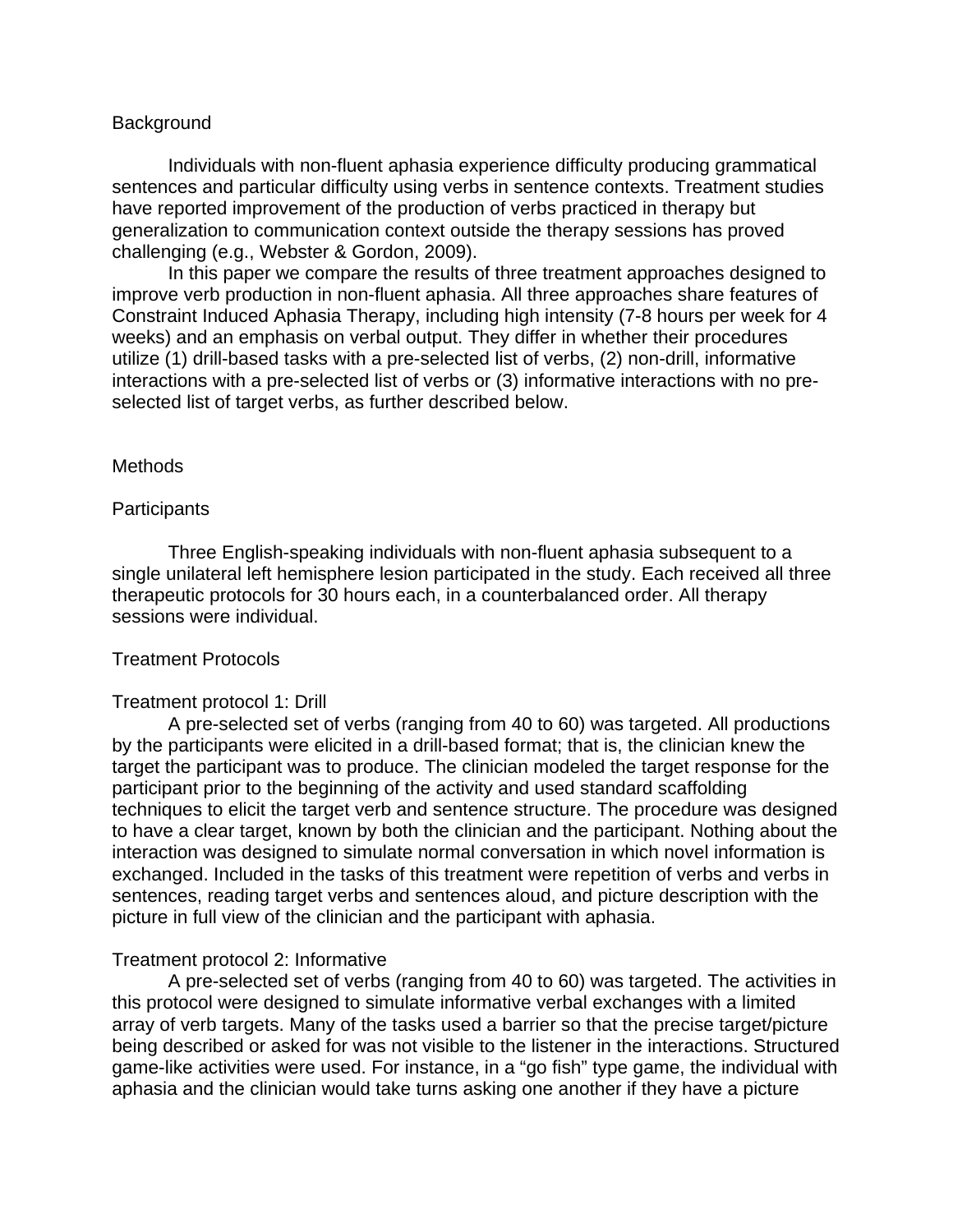depicting an action containing one of the targeted verbs. The use of a physical barrier in this and other similar tasks ensured that neither interlocutor knew the precise target for each utterance, although the list of acceptable targets was pre-determined and modeled prior to each task. Each interaction was informative insofar as each participant did not know the precise target being attempted by the participant. When the clinician did not understand the participant with aphasia or if the participant with aphasia did not use a verb in a sentence context to describe the picture, the clinician would use conversational corrections to scaffold and move the game/interaction forward (e.g., "Can you tell me in a different way?" "Can you say that in a complete sentence with a verb?"). The informative protocol differs from the drill-based protocol insofar as it simulates natural conversation and adheres to Gricean maxims of verbal interaction, albeit with a limited number of verbal targets.

#### Treatment protocol 3: Habit

The same structured activities and informative principles of the Informative treatment protocol were used for the Habit protocol, including the use of a barrier in many tasks. However, no specific set of target verbs was pre-selected or modeled prior to the therapy tasks. Rather, the participant with aphasia was encouraged to generate multiple new utterances (containing appropriate verbs in grammatical structures) in each turn and encouraged to produce verbs they had not used in prior turns. The emphasis in this therapy was to develop the habit of using appropriate verbs in sentences, rather than to practice reliable production of a limited set of pre-selected verbs. For instance, in requesting a picture of a man in a train station, the participant would be expected to produce two or three different grammatical and appropriate descriptions of the item, such as "the man is waiting for the train" and "he is sitting on a bench."

In all three protocols, cues and models were provided when the participant experienced difficulty producing the verb or the sentence. For each participant, the target complexity (e.g., a verb; subject-verb-object; subject-verb-object + prepositional phrase) was increased when the participant met the 80% accuracy criterion during regular probes.

#### A baseline of no treatment

To establish a stable baseline prior to any therapy (to assure us that the participant with aphasia was not in a phase of rapid recovery or decline), each participant was assessed before and after a period of about one month without any language treatment.

## Outcome Measures

We administered a set of assessment measures before and after each treatment phase as well as before and after the period of no treatment. We report here analyses of two measures: (1) Treatment efficacy was assessed by accuracy performance on an action picture description task; and (2) Generalization to unpracticed contexts was assessed by analysis of utterance and verb production in personal narratives or